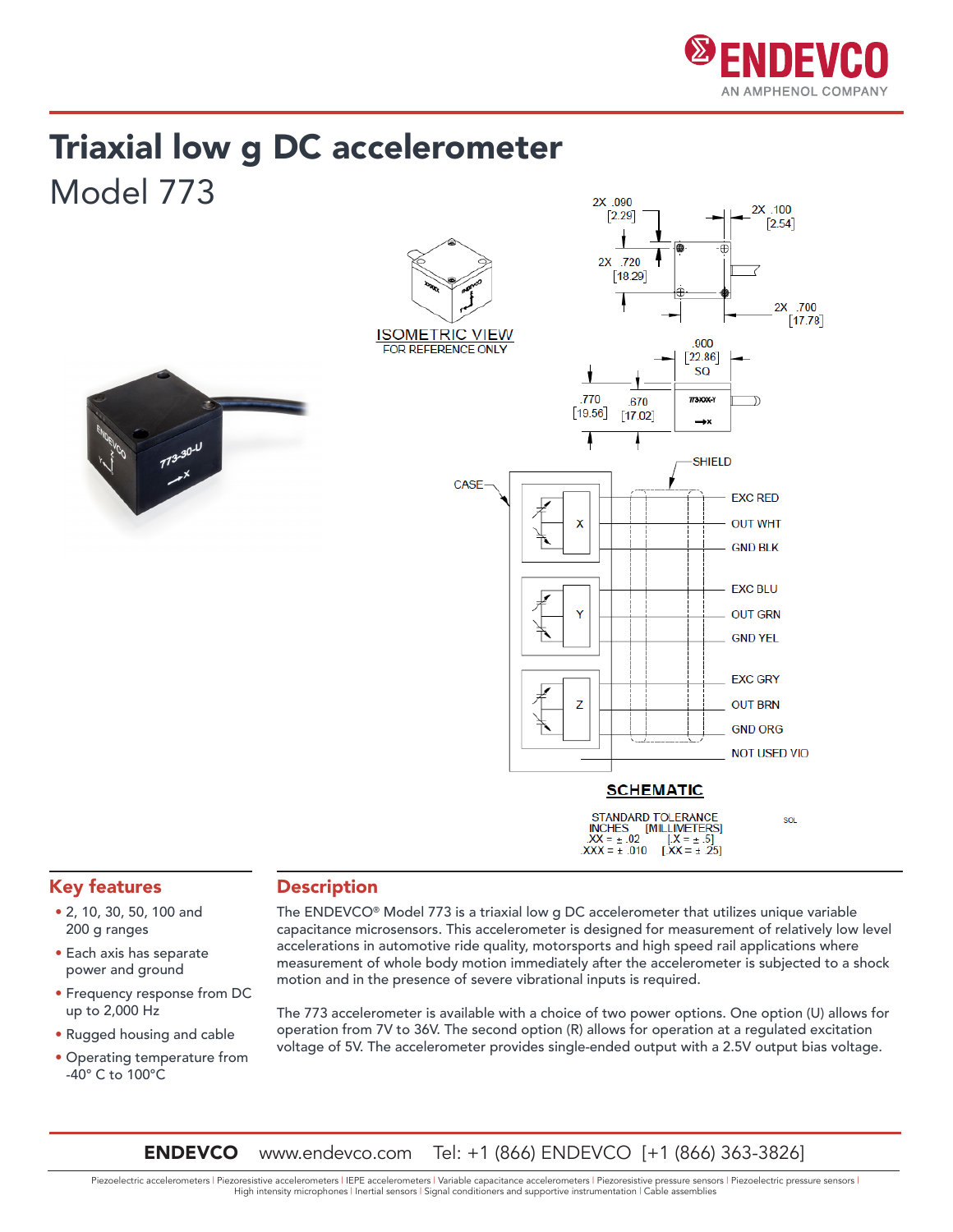

## Triaxial low g DC accelerometer Model 773

#### Specifications

All specifications assume +75°F (+24°C) unless otherwise stated. Calibration voltage for -R units is 5Vdc and for -U units is 15 Vdc.

| <b>Dynamic Characteristics</b>                                       | <b>Units</b> | $-2$                                                                               | $-10$                                                                                                                         | $-30$     | $-50$     | $-100$     | $-200$     |
|----------------------------------------------------------------------|--------------|------------------------------------------------------------------------------------|-------------------------------------------------------------------------------------------------------------------------------|-----------|-----------|------------|------------|
| Range                                                                | g            | ±2                                                                                 | ±10                                                                                                                           | ±30       | ±50       | ±100       | ±200       |
| Sensitivity                                                          | mV/g         | 1000                                                                               | 200                                                                                                                           | 66        | 40        | 20         | 10         |
|                                                                      |              | ±50                                                                                | ±10                                                                                                                           | ±4        | ±2        | ±1.0       | ±1.0       |
| Frequency response $(\pm 5\% , \text{ ref } 100 \text{ Hz})$ typical | Hz           | $0 - 200$                                                                          | $0 - 750$                                                                                                                     | $0 - 750$ | $0 - 750$ | $0 - 1000$ | $0 - 1000$ |
| Frequency response (±1dB, ref 100 Hz) max                            | Hz           | $0 - 300$                                                                          | 0-1500                                                                                                                        | 0-2000    | 0-2000    | $0 - 2000$ | $0 - 2000$ |
| Frequency response (±3dB, ref 100 Hz) typical                        | Hz           | $0 - 550$                                                                          | 0-2500                                                                                                                        | 0-2800    | 0-2800    | 0-5000     | 0-5000     |
| Zero measurand output                                                | mV           | 2500                                                                               | 2500                                                                                                                          | 2500      | 2500      | 2500       | 2500       |
|                                                                      |              | ±50                                                                                | ±50                                                                                                                           | ±50       | ±50       | ±50        | ±50        |
| Transverse sensitivity                                               | %            | 3.0                                                                                | 3.0                                                                                                                           | 3.0       | 3.0       | 3.0        | 3.0        |
|                                                                      |              |                                                                                    | ±2.0                                                                                                                          |           |           | ±2.0       |            |
| Thermal zero shift (max)<br>-40°C to +100°C (-40°F to 212°F)         | %FSO [1]     | ±2.0                                                                               |                                                                                                                               | ±2.0      | ±2.0      |            | ±2.0       |
| Thermal sens shift (max)<br>-40°C to +100°C (-40°Fto +212°F)         | %            | ±2.0                                                                               | ±2.0                                                                                                                          | ±2.0      | ±2.0      | ±2.0       | ±2.0       |
| Combined non-linearity                                               |              |                                                                                    |                                                                                                                               |           |           |            |            |
| (BFSL) and hysteresis                                                | %FSO         | ±0.5                                                                               | ±0.5                                                                                                                          | ±0.5      | ±0.5      | ±0.5       | ±0.5       |
| Natural frequency, typ                                               | Hz           | 1300                                                                               | 2700                                                                                                                          | 5500      | 5500      | 9800       | 9800       |
| Threshold (resolution) [2]                                           | equiv. g's.  | .0002                                                                              | .001                                                                                                                          | .003      | .005      | .01        | .02        |
| <b>Electrical</b>                                                    |              |                                                                                    |                                                                                                                               |           |           |            |            |
| Excitation voltage                                                   |              |                                                                                    |                                                                                                                               |           |           |            |            |
| For option "R" supply voltage                                        |              | 5 Vdc                                                                              |                                                                                                                               |           |           |            |            |
| For option "U" supply voltage                                        |              | 7 to 36 Vdc                                                                        |                                                                                                                               |           |           |            |            |
| Current drain                                                        |              | 8mA max each axis, 24 mA max total                                                 |                                                                                                                               |           |           |            |            |
| Output impedance                                                     |              |                                                                                    |                                                                                                                               |           |           |            |            |
|                                                                      |              |                                                                                    | 100 ohms max<br>10K ohms resistance minimum                                                                                   |           |           |            |            |
| Load                                                                 |              |                                                                                    |                                                                                                                               |           |           |            |            |
| Residual noise                                                       |              |                                                                                    | 50 pF capacitance maximum<br>50 $\mu$ Vrms typ, 100 uVrms max; 0.5 to 100 Hz<br>500 µVrms typ, 1.0 mVrms max; 0.5Hz to 10 kHz |           |           |            |            |
| Input voltage protection                                             |              |                                                                                    |                                                                                                                               |           |           |            |            |
| Insulation resistance                                                |              | Reverse polarity protected (for "U" option only)<br>100 Meg Ohms minimum at 50 Vdc |                                                                                                                               |           |           |            |            |
|                                                                      |              |                                                                                    |                                                                                                                               |           |           |            |            |
| Case to leads shorted together                                       |              |                                                                                    |                                                                                                                               |           |           |            |            |
| Shield to leads shorted together                                     |              |                                                                                    |                                                                                                                               |           |           |            |            |
| <b>Physical</b>                                                      |              |                                                                                    |                                                                                                                               |           |           |            |            |
| Weight (typical)                                                     |              | 24 grams (without cable) plus cable at 20 grams/meter                              |                                                                                                                               |           |           |            |            |
| Case material                                                        |              |                                                                                    | Anodized aluminum alloy.                                                                                                      |           |           |            |            |
| Cable type                                                           |              |                                                                                    | Integral 10 conductor, #28 AWG PVC insulated leads, Shielded with black PVC jacket.                                           |           |           |            |            |
| Mounting/torque                                                      |              | Mounting 2x #4 or M3 Screws / 6 lb-in (0.7 N-m)                                    |                                                                                                                               |           |           |            |            |
| <b>Environmental</b>                                                 |              |                                                                                    |                                                                                                                               |           |           |            |            |
| Shock limit                                                          |              |                                                                                    | 10000g (0.15 mS haversine pulse)                                                                                              |           |           |            |            |
| Temperature                                                          |              |                                                                                    |                                                                                                                               |           |           |            |            |
| <b>Operating Range</b>                                               |              |                                                                                    | -40°F to +212°F (-40°C to +100°C)                                                                                             |           |           |            |            |
| Storage Range                                                        |              |                                                                                    | -40°F to +212°F (-40°C to +100°C)                                                                                             |           |           |            |            |
| Humidity                                                             |              | <b>IP67</b>                                                                        |                                                                                                                               |           |           |            |            |
| <b>Calibration data</b>                                              |              |                                                                                    |                                                                                                                               |           |           |            |            |
| Sensitivity                                                          |              |                                                                                    | Measured at 1g and 100 Hz for the -2                                                                                          |           |           |            |            |
|                                                                      |              |                                                                                    | Measured at 10 g and 100Hz for the -10, -30, -50, -100 and -200                                                               |           |           |            |            |
| Frequency response                                                   |              |                                                                                    | Measured at 1g, 20 to 1000 Hz for the -2                                                                                      |           |           |            |            |
|                                                                      |              |                                                                                    | Measured at 10 g, 20 to 10000 Hz for the -10, -30, -50, -100 and -200                                                         |           |           |            |            |
| Zero measurand output                                                |              |                                                                                    | Measured at room temperature                                                                                                  |           |           |            |            |
|                                                                      |              |                                                                                    |                                                                                                                               |           |           |            |            |